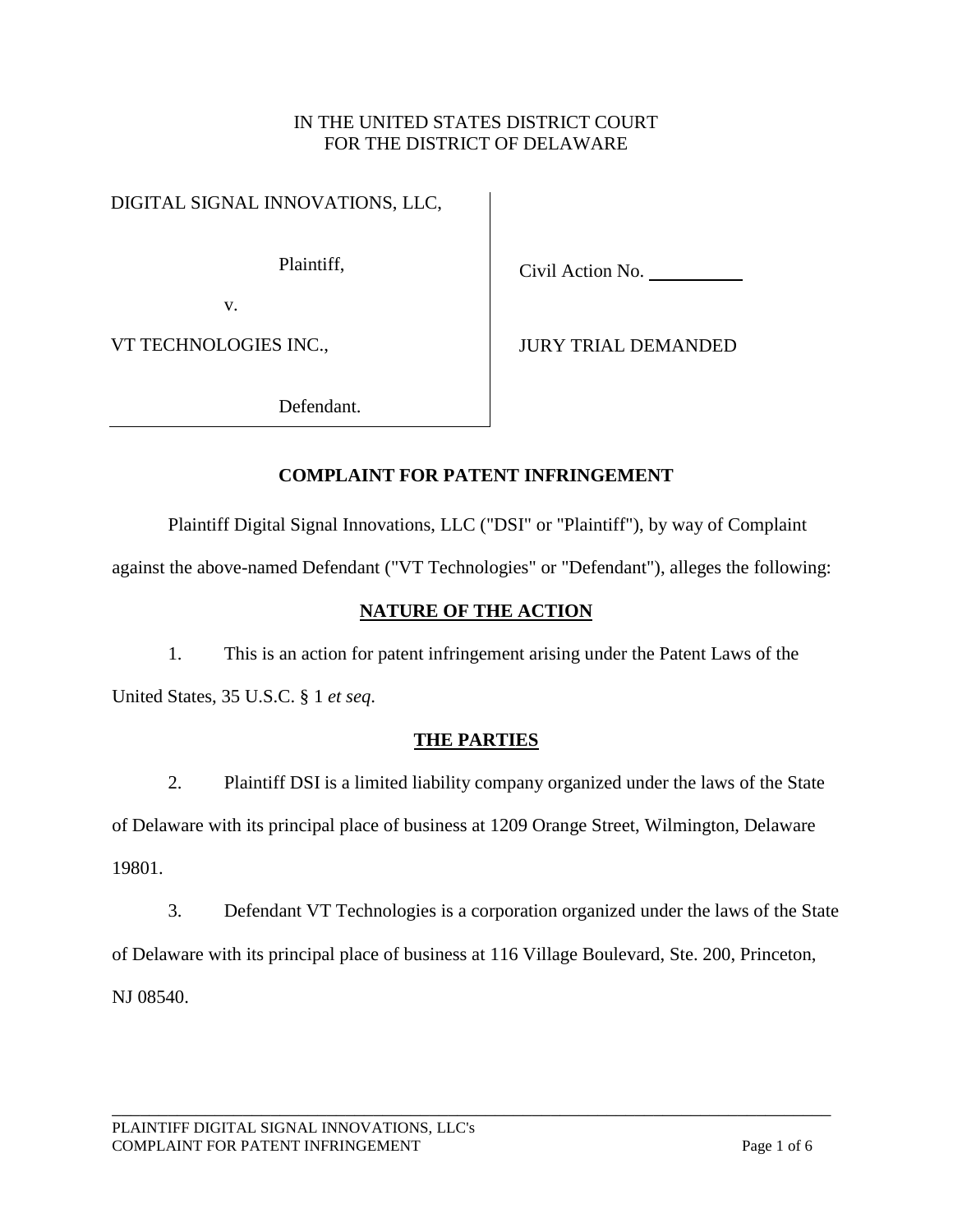#### **JURISDICTION AND VENUE**

4. This is an action for patent infringement arising under the Patent Laws of the United States, Title 35 of the United States Code.

5. This Court has subject matter jurisdiction under 28 U.S.C. §§ 1331 and 1338.

6. On information and belief, Defendant is subject to the jurisdiction of this Court because it is incorporated in this State. Moreover, on information and belief, Defendant has engaged in acts of patent infringement which have been committed in this Judicial District, and has regularly conducted and systematic business contacts in this State. As such, Defendant has purposefully availed itself of the privilege of conducting business within this Judicial District; has established sufficient minimum contacts with this Judicial District such that it should reasonably and fairly anticipate being haled into court in this Judicial District; has purposefully directed activities at residents of this State; and at least a portion of the patent infringement claims alleged herein arise out of or are related to one or more of the foregoing activities.

7. Venue is proper in this judicial district under 28 U.S.C. §§ 1391(c) and 1400(b).

### **COUNT I – INFRINGEMENT OF U.S. PATENT NO. 5,636,282**

8. The allegations set forth in the foregoing paragraphs 1 through 7 are hereby realleged and incorporated herein by reference.

9. On June 3, 1997, United States Patent No. 5,636,282 ("the '282 Patent"), entitled "Method for Dial-In Access Security Using a Multimedia Modem," was duly and legally issued by the United States Patent and Trademark Office. A true and correct copy of the '282 Patent is attached as Exhibit A to this Complaint.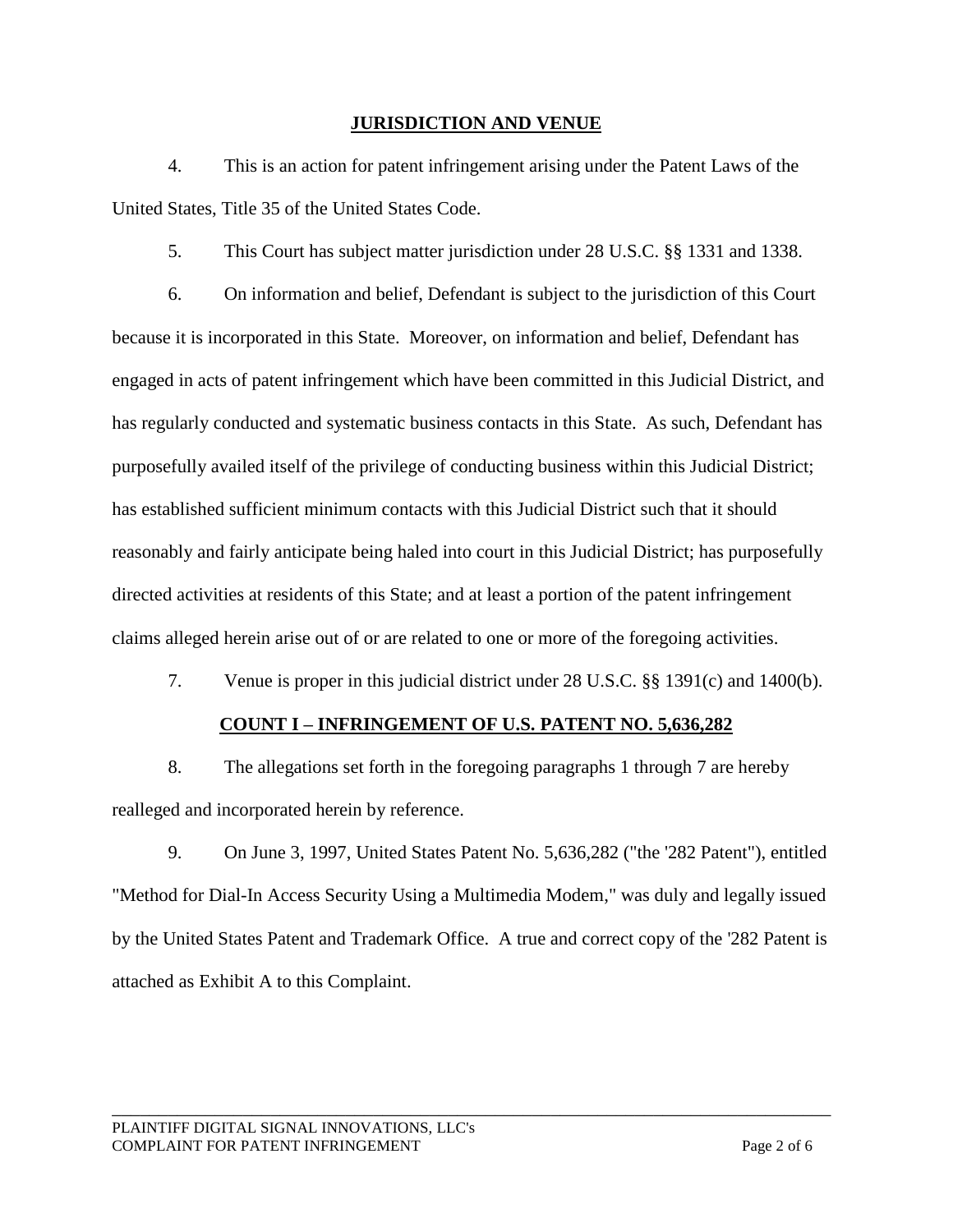10. DSI is the assignee and owner of the right, title and interest in and to the '282 Patent, including the right to assert all causes of action arising under said patent and the right to any remedies for infringement of it.

11. In violation of 35 U.S.C. § 271(a), Defendant has directly infringed and continues to directly infringe, both literally and under the doctrine of equivalents, the '282 Patent by providing and using products and services that practice the subject matter claimed in one or more claims of the '282 Patent in the United States, including within this Judicial District, without the authority of DSI. These products and services include without limitation the VoiceTrust Electronic Payments, VoiceTrust Payment Gateway, VoiceTrust Automated Password Reset, VoiceTrust Proof-of-Life, and VoiceTrust VoiceSafe products and services, as well as VoiceTrust's consulting services which utilize those products and services (collectively, "Accused Services and Products").

12. DSI provided actual notice to Defendant of its infringement of the '282 Patent in a letter sent by certified mail on November 2, 2012. Defendant has had actual knowledge of the '282 Patent and its infringement of that patent since at least the date Defendant received the notice letter.

13. Upon information and belief, Defendant has committed and continues to commit acts of contributory infringement of at least one claim of the '282 Patent under 35 U.S.C. § 271(c) by providing products, including the Accused Services and Products to others, including but not limited to its customers and partners, knowing or willfully blind to the fact that that these products constitute a material part of the invention, were especially made or especially adapted for use in an infringement of the '282 Patent, and have no substantial non-infringing uses.

\_\_\_\_\_\_\_\_\_\_\_\_\_\_\_\_\_\_\_\_\_\_\_\_\_\_\_\_\_\_\_\_\_\_\_\_\_\_\_\_\_\_\_\_\_\_\_\_\_\_\_\_\_\_\_\_\_\_\_\_\_\_\_\_\_\_\_\_\_\_\_\_\_\_\_\_\_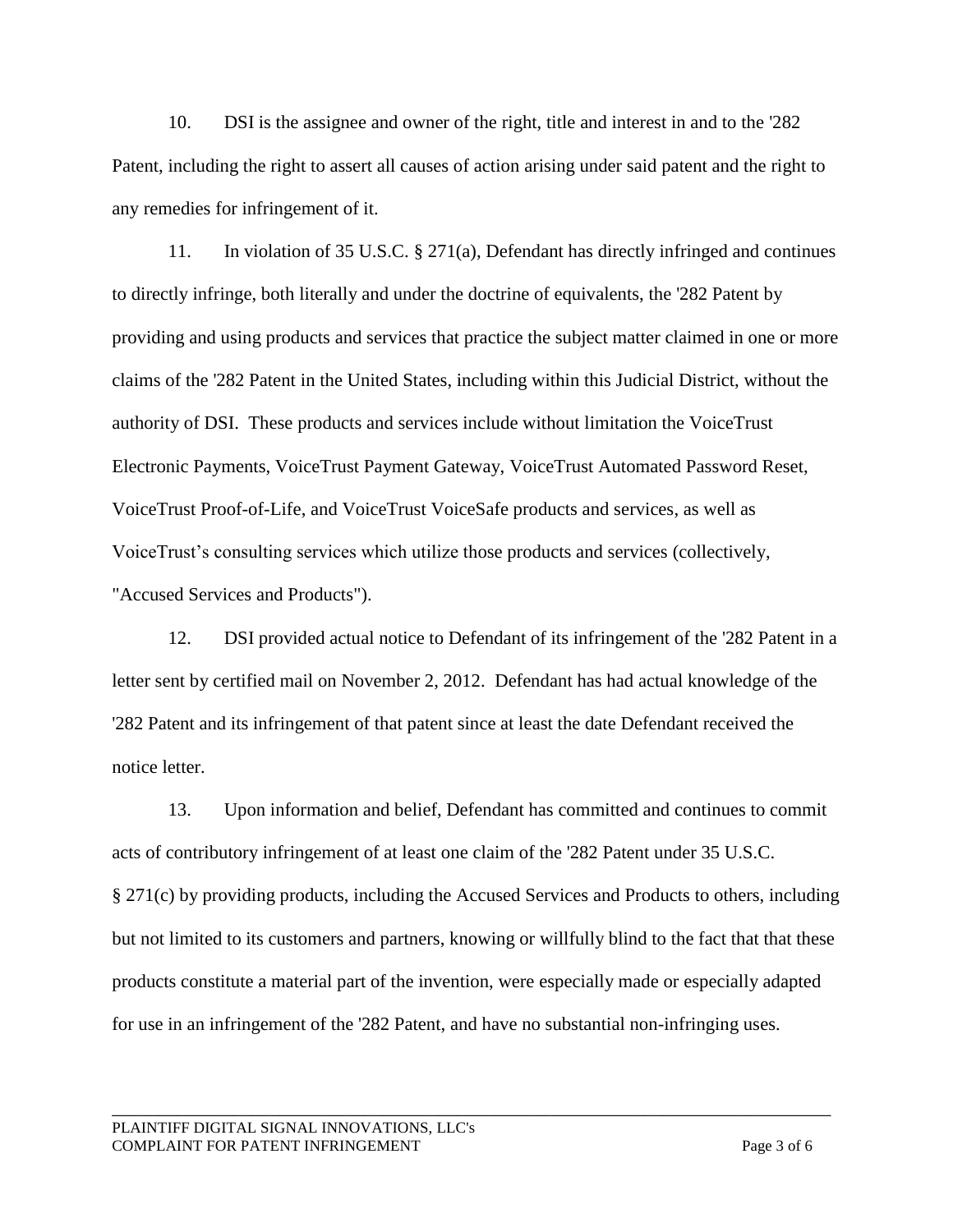14. In particular, the Accused Services and Products constitute a material part of the claimed invention at least because they implement a voice-channel authentication feature to access data. This feature is used by Defendant's partners and customers to perform all of the steps recited in one claim of the '282 Patent. The Accused Services and Products were made or especially adapted for use in an infringement of the '282 Patent and have no substantial noninfringing uses at least because they contain components whose only purpose is to practice the claimed method of providing voice-channel authentication to allow data access. The use of the voice authentication feature by Defendant's partners and customers constitutes direct infringement of at least one claim of the '282 Patent. Defendant has known or remained willfully blind to these facts since at least the date it received the notice letter from DSI notifying Defendant that such activities infringed the '282 Patent.

15. Upon information and belief, Defendant has induced and continues to induce others to infringe at least one claim of the '282 Patent under 35 U.S.C. § 271(b) by, among other things, and with specific intent or willful blindness, actively aiding and abetting others to infringe, including but not limited to Defendant's partners and customers, whose use of the Accused Services and Products constitutes direct infringement of at least one claim of the '282 Patent.

16. In particular, Defendant's actions that aid and abet others such as its partners and customers to infringe include advertising and distributing the Accused Services and Products and providing instruction materials, training, and consulting services regarding the Accused Services and Products. On information and belief, Defendant has engaged in such actions with specific intent to cause infringement or with willful blindness to the resulting infringement because Defendant has had actual knowledge of the '282 Patent and that its acts were inducing its

\_\_\_\_\_\_\_\_\_\_\_\_\_\_\_\_\_\_\_\_\_\_\_\_\_\_\_\_\_\_\_\_\_\_\_\_\_\_\_\_\_\_\_\_\_\_\_\_\_\_\_\_\_\_\_\_\_\_\_\_\_\_\_\_\_\_\_\_\_\_\_\_\_\_\_\_\_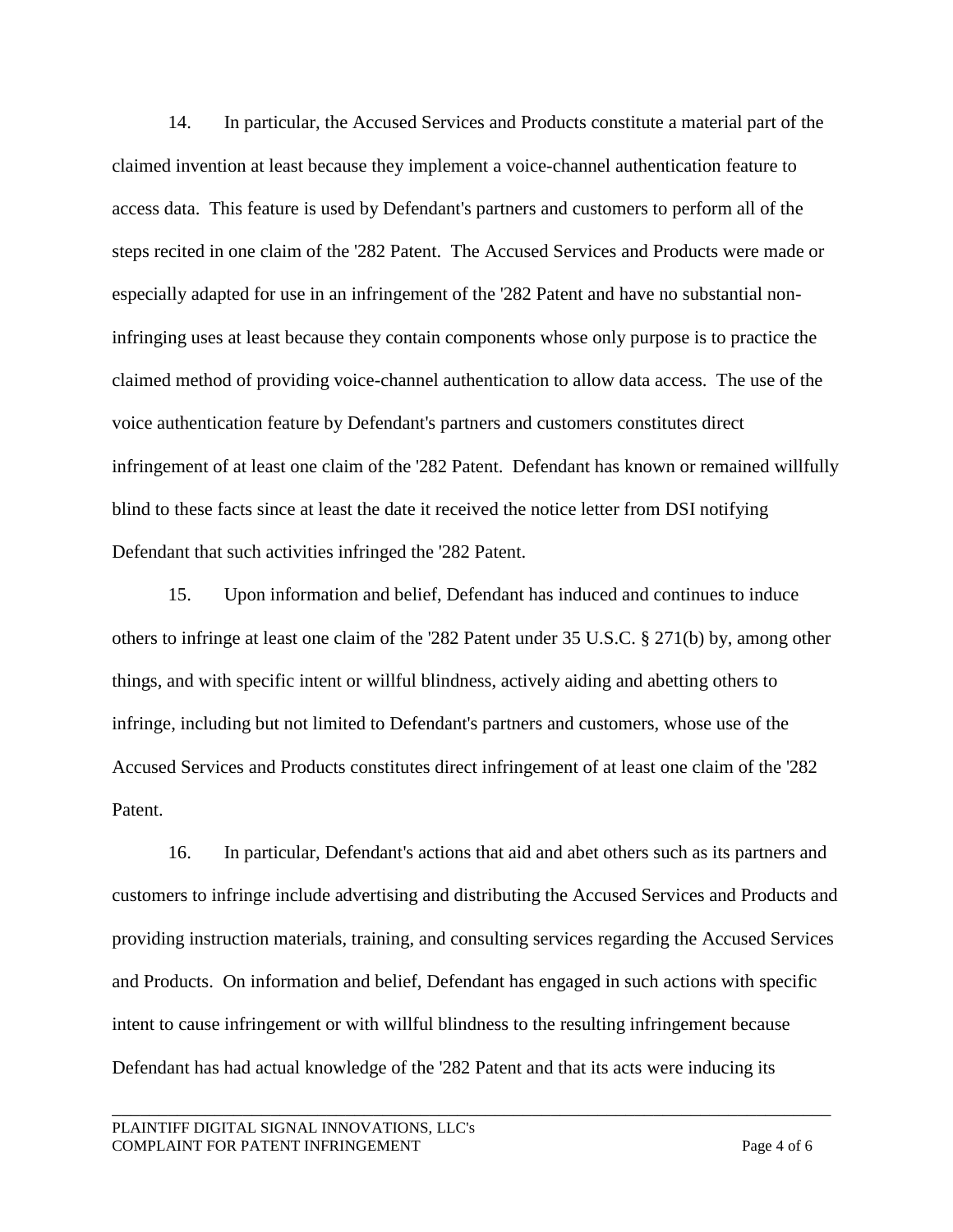customers to infringe the '282 Patent since at least the date it received the notice letter from DSI notifying Defendant such activities infringed the '282 Patent.

17. Despite DSI's notice regarding the '282 Patent, Defendant has continued to infringe the '282 Patent. On information and belief, Defendant's infringement has been and continues to be willful.

18. DSI has been harmed by Defendant's infringing activities.

## **JURY DEMAND**

DSI demands a trial by jury on all issues triable as such.

## **PRAYER FOR RELIEF**

WHEREFORE, DSI respectfully requests that this Court enter judgment for DSI and against Defendant as follows:

a. An adjudication that Defendant has infringed the '282 Patent;

b. An award of damages to be paid by Defendant adequate to compensate DSI for Defendant's past infringement of the '282 Patent, and any continuing or future infringement through the date such judgment is entered, including interest, costs, expenses and an accounting of all infringing acts including, but not limited to, those acts not presented at trial;

c. An order that Defendant pay an ongoing royalty in an amount to be determined

for any continued infringement after the date judgment is entered;

d. An award of treble damages under 35 U.S.C. § 284;

e. A declaration finding this to be an exceptional case, and awarding DSI attorney fees under 35 U.S.C. § 285; and

f. For such further relief at law and in equity as the Court may deem just and proper.